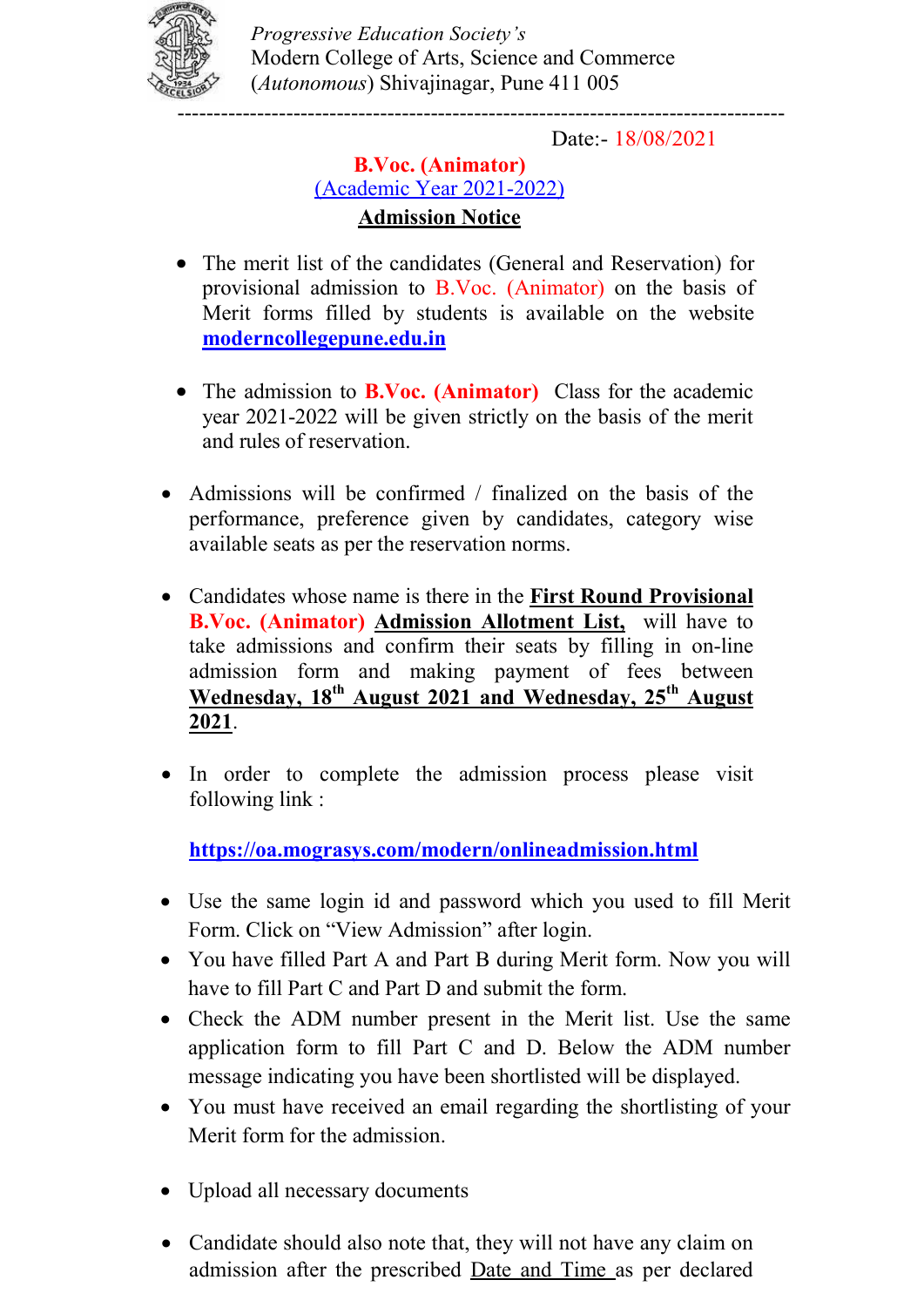schedule.

- Second Round Provisional Admission Allotment list will be declared on Friday,  $27<sup>th</sup>$  August 2021 at 06:00pm based on vacancies available after first round of provisional admission.
- Date of Commencement of Course: Wednesday, 01<sup>st</sup> September 2021
- Please note admissions for General/Open Category seats will be offered on the basis of the General Merit List and admissions and admissions for the reserved category seats will be offered on the basis of the reserved category merit list.
- The admissions will be offered in order of merit in each category.
- Candidates should confirm their admission by depositing fees in the college before Wednesday,  $25^{th}$  August 2021.
- In case of any query/doubts please feel free to contact Strictly between 11:00 am and 05:00 pm Monday to **Saturday**

Email : hodanimation@moderncollegepune.edu.in Contact : 020-25535927 / 020-25535102

There will be second round of admission. Admission notice and further procedure of second round will be displayed on Friday,  $27<sup>th</sup>$  August 2021 at 06:00 pm and also will be available on the college websites.

| <b>Roster</b> |       |
|---------------|-------|
| <b>SC</b>     | 13%   |
| <b>ST</b>     | 7%    |
| VJNT-A        | 3%    |
| $NT-B-1$      | 2.50% |
| $NT-C-2$      | 3.50% |
| NT-D-3        | 2%    |
| <b>SBC</b>    | 2%    |
| <b>OBC</b>    | 19%   |
| <b>EWS</b>    | 10%   |
| OPEN          | 38%   |

Category Wise Seat Distribution

Cancellation of admission norms are as follows:

| Sr.<br><b>No</b> | Percentage of refund<br>of fees | Point of time when notice of withdrawal of<br>admission is received in the institute |
|------------------|---------------------------------|--------------------------------------------------------------------------------------|
|                  | 100%                            | Within 10 days from the date of admission                                            |
|                  |                                 | taken by the student concern                                                         |
| $\sqrt{2}$       | 90%                             | After 10 days and before 15 days from the date                                       |
|                  |                                 | of admission taken by the student concern                                            |